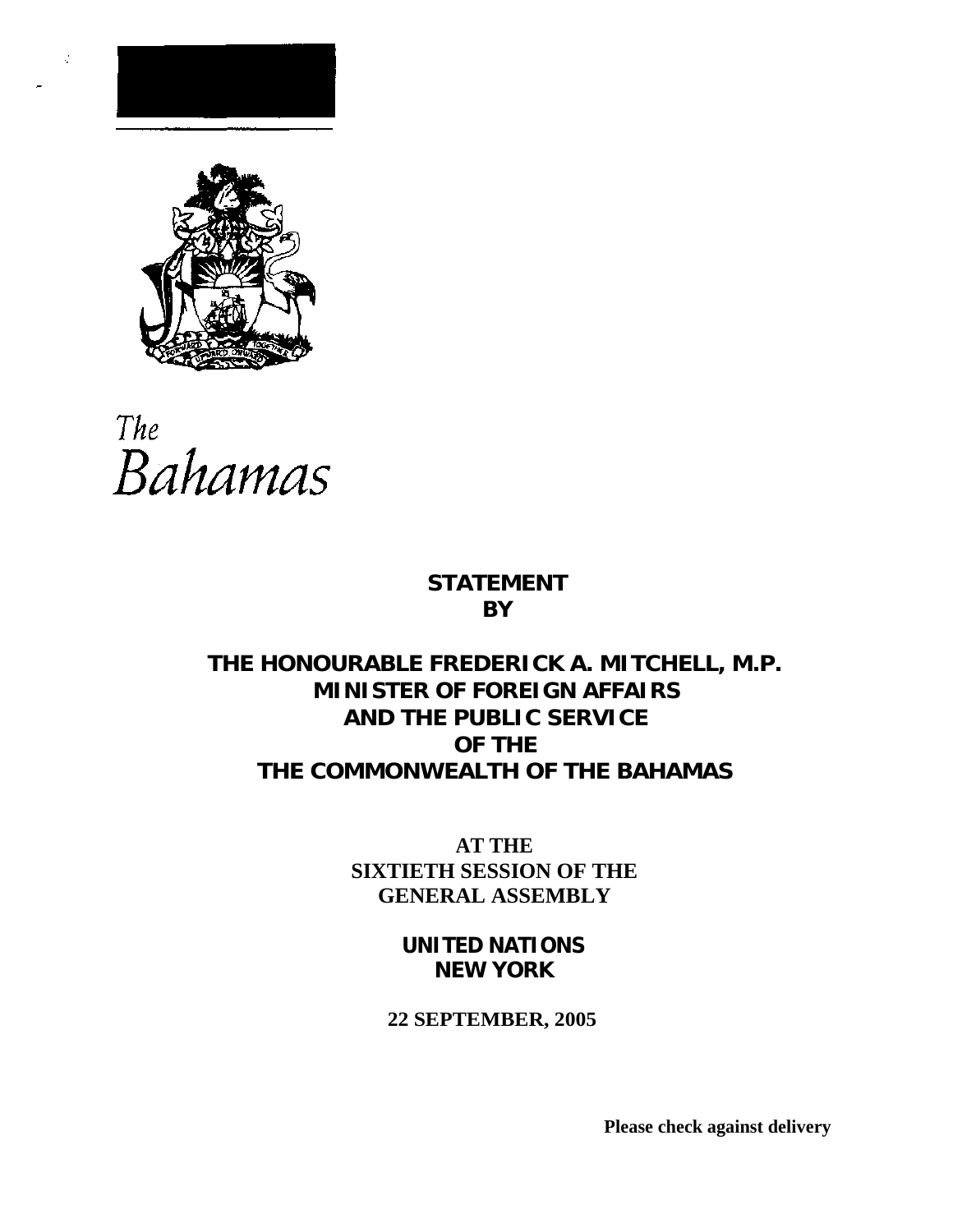#### Mr. President,

It is my honour to congratulate you on your election to the Presidency of this, the 60th session of the United Nations General Assembly. I also wish to pay tribute to the tireless efforts of your predecessor, H.E. Jean Ping, for the manner in which he quided the work of the  $59<sup>th</sup>$  session.

## Mr. President,

I wish to extend the condolences of the Rt. Honourable Prime Minister of the Commonwealth of The Bahamas Perry Christie, Government and people of The Bahamas to the Government and people of the United States in the aftermath of Hurricane Katrina last month. This is a scene with which the people of The Bahamas are regrettably all too familiar, and we continue to offer our assistance and support in any way possible.

#### Mr. President,

The high-level plenary meeting held last week, at which so many Heads of State and Government were represented, served as a timely and much needed reminder of the need for us all to recommit ourselves to the purposes and principles of this organization. At a time when some have begun to question the purpose of this organization, The Bahamas reaffirms that the United Nations remains the best chance for all States, large and small, to achieve peace, security and sustainable development for our peoples.

One of the leaders who spoke to us last week was the Most Honourable P.J. Patterson, Prime Minister of Jamaica. On April of 2006, Mr. Patterson demits office after more than a decade in the service of his people and the Caribbean region as Prime Minister and a generation as a Parliamentarian and Government Minister. His statement last week was perhaps his final statement to this assembly as Prime Minister. The Bahamas, and the region joins us I am sure, salutes Mr. Patterson as he retires from active public life.

Mr. Patterson's example in Jamaica is one that we know well enough in our Caribbean region. It is the example of democratic governance and the traditions of regular elections, and accountability to the publics whom we serve. The history of democracy in our region has also produced for the region an enviable standard of living in many ways. This way of life that has been described by the Prime Minister of St. Vincent and the Grenadines Ralph Gonsalves as the Caribbean civilization is one which did not develop without significant investments in our people, and cannot be sustained unless that investment continues.

The region is neither poor nor rich. It falls in between, having accomplished most if not all of the Millennium Development Goals. But as we watch the development of globalization, there is a tendency to forget that this region of a relatively few people, and small nations, requires the continued support of the developed world. No where is this more evident than the decisions taken on sugar and bananas. There is a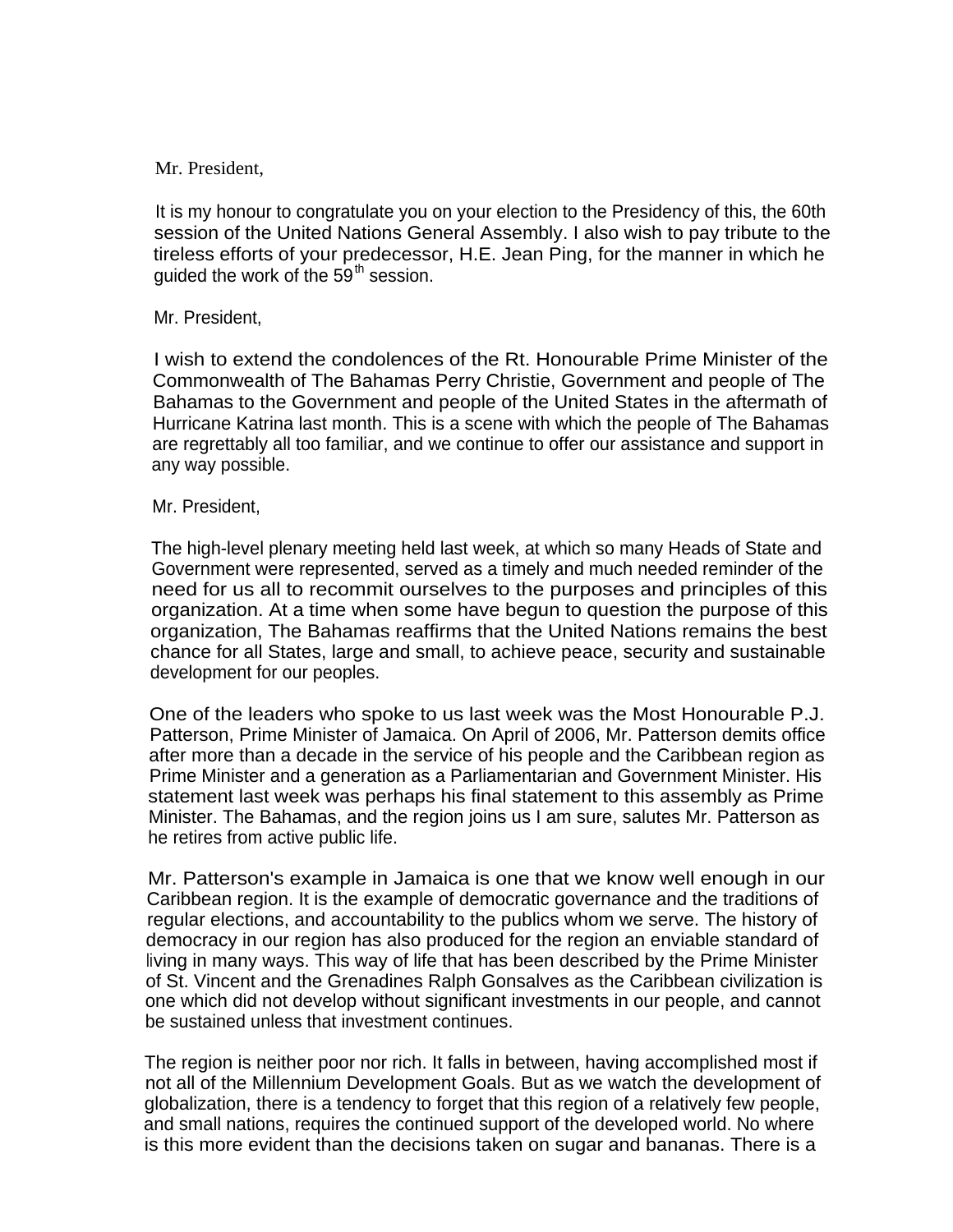symbiotic relationship between the region and the developed world, with many of our people leaving the region to help to sustain the way of life of the developed world. There is a major transformation right now in the economies across the region.

Our view is that greater attention must therefore be paid to this region in transition from our developed partners, looking toward investment particularly in education, support of the delivery of health care, and in the continued support of democratic governance. It is not charity that is required but a sound, sensible investment in our common futures.

Haiti is our poorest member and is perhaps the example from which it is best to draw. We thank Brazil and the many sister countries of Latin America who have risen to the challenge with men and materiel. But while much has been given, there are many pledges of donor aid, which have not materialized as they should. It is a complaint from throughout the developing world of donors who make pledges of financial and material support but do not follow through on those pledges. Haiti today is paying the price in the real way for charting the way toward freedom in this hemisphere when in 1804 it struck a blow for the freedom of Africans in the west. Today, we repeat what the American Christian Bishop T.D. Jakes said in the National Cathedral in Washington last week while praying for the victims of hurricane Katrina: it is what we do that counts, not what we say we will do.

Haiti is of major interest to us because in the circumstances of their economy and their national politics, The Bahamas faces increased pressure from illegal migration from Haiti and the region from the threat of instability. It is incumbent upon all of us in the United Nations to do all that we can to help resolve the issues there.

#### Mr. President,

It is also important that we do not overlook issues of global governance and institutional reform. It would be nearly impossible, for small States in particular, to sustain any meaningful gains from the process of globalization without a voice and participation in international decision making and norm setting bodies. It is for this reason that The Bahamas is encouraged by the discussions held during the Highlevel Dialogue on Financing for Development held earlier this year, which confirmed that there is a place for the UN in all aspects of global standard setting and assessment. The Dialogue clearly demonstrated that there is a need to address the "democratic deficit" in many of the international economic, financial and trade institutions. At this podium last year, The Bahamas called for the convening of a global forum to address the unfairness of unelected bodies imposing mandates that are unfounded upon developing economies like ours in the region, and without our countries having an opportunity to be heard and to influence the result. We make the call once again for that forum, and pledge that The Bahamas will continue to work toward levelling the playing field, particularly in the financial services sector.

#### Mr. President,

The images of the destruction in the aftermath of Hurricane Katrina are all too familiar to many Small Island Developing States (SIDS). The images have been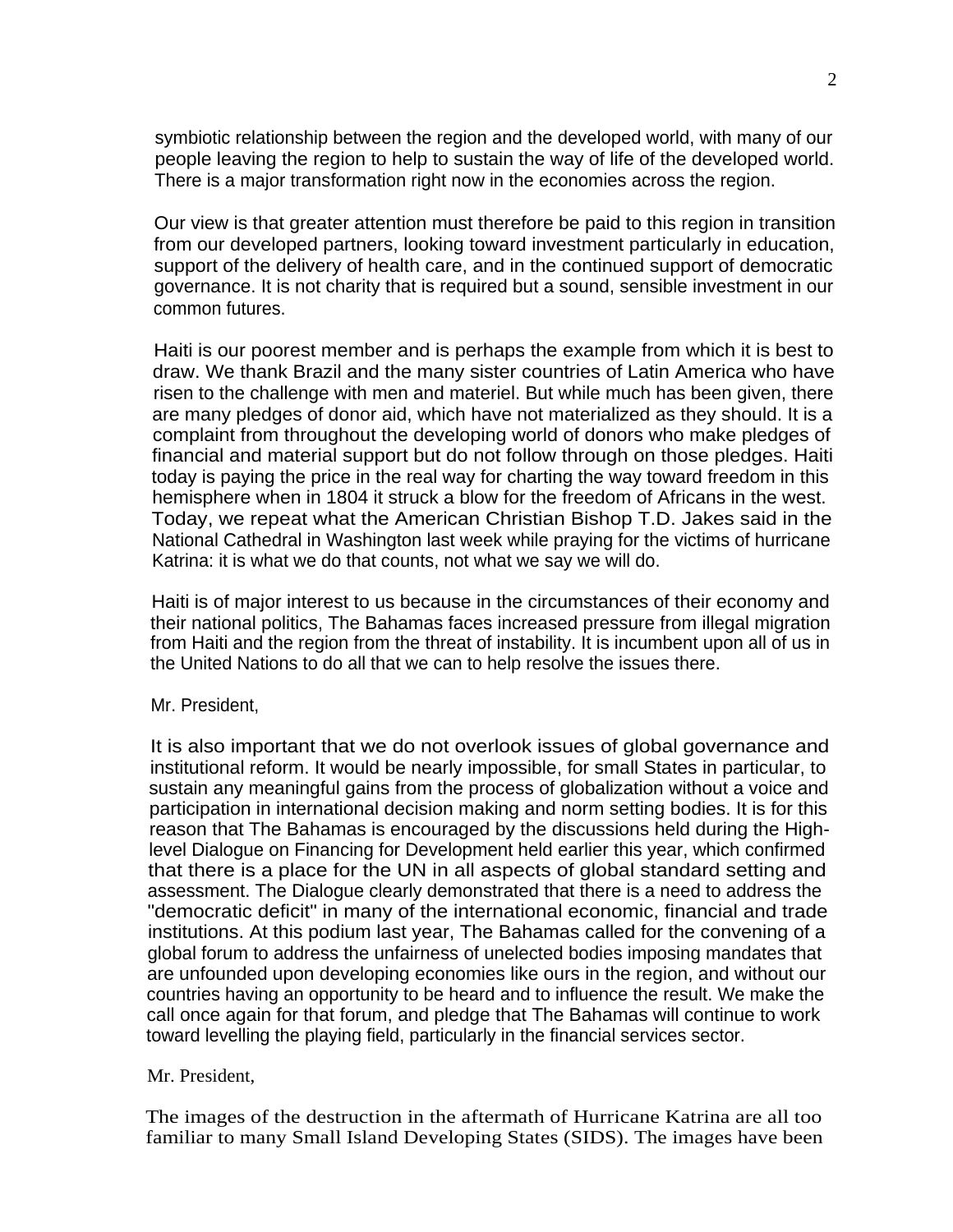sobering, as we realize that even the biggest and strongest of us will grapple with the difficulties associated with the recovery from such a destructive force of nature. Last year in this place, we said that the native peoples of our region were so familiar with the violent storms that plague the region in the summer months that they gave it the name hurricane. Today, we have seen those storms hit with a savagery unknown in recent times. It leads us to question whether this is cyclical or whether climate change now confronts us. In either case, it places front and centre the need for public policy on sustainable development, and the implementation of the Mauritius Strategy for Small Island Developing States.

The Bahamas with much of its land barely five feet above mean sea level would wish to highlight the need to undertake global action to address the dangers of climate change. With the warming of the Earth's surfaces and oceans, we have seen an increase in the incidence of natural disasters, many of them causing untold damage and loss. We have an opportunity however to address the adverse effects of climate change. We have a chance to make a statement here during this session that we will not neglect our common but differentiated responsibility to protect our environment, and to send this message to Montreal where in November this year the Kyoto Protocol can finally begin to take on a more substantial form.

#### Mr. President,

For countries such as The Bahamas, the threat of devastation as a result of natural disasters is also exacerbated by man-made hazards. We once again reiterate our grave concern over the serious threat posed to the security and economic development of Caribbean countries by the transhipment of nuclear waste through the Caribbean Sea, and continue to call on States involved in such transhipments to desist from this practice. In this context, I wish also to highlight the continuing efforts of the Caribbean region to designate the Caribbean Sea as a Special Area in the context of sustainable development.

#### Mr. President,

The achievement of sustainable development will require healthy, productive populations who are able both to contribute to and benefit from social and economic progress. The unrelenting spread of HIV/AIDS continues to threaten this progress, in all countries, but particularly in the hardest hit developing countries. The Bahamas is a leader in the fight against HIV/AIDS in the Caribbean region, and has been recognized at the international level for the progress made in turning the tide against this disease in our country. We pay tribute today to Dr. Perry Gomez our lead physician in the fight against HIV/AIDS and to all the other caregivers around the world. We welcome this body's reaffirmation at the highest levels of the fight against the disease. In this context, The Bahamas looks forward to the high-level five-year review of the progress made in implementation of the Declaration of Commitment on HIV/AIDS, to take place in June 2006. At that time we must undertake an honest appraisal as to what we have achieved, and where we are falling short, and we must determine the way forward to achieve full implementation of the Declaration of Commitment.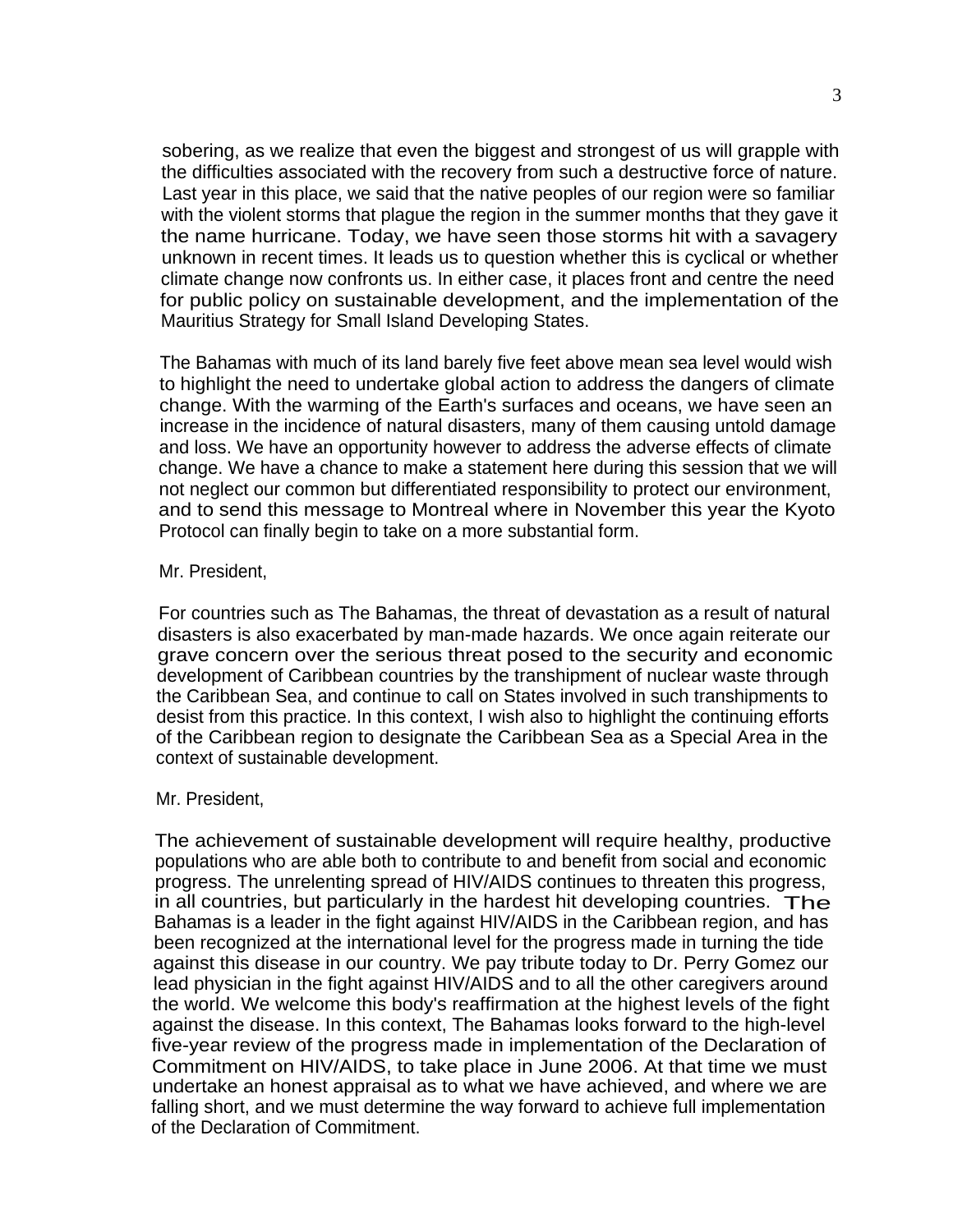In addition, The Bahamas has seen useful ideas advanced by the United States of America, the World Health Organization and the Pan American Health Organization, to prevent an avian flu pandemic. We use this opportunity to alert the world that we must fight to stop such an eventuality, and pledge our support in doing so.

#### Mr. President,

By virtue of its geographical location, The Bahamas is an unwitting transit point for illegal drugs from producing countries to the south of our borders to consumer nations to the north of our borders. We have consistently pointed out that The Bahamas neither produces these substances, nor is it the ultimate destination for them. That does not stop those who consume the drugs from blaming countries like ours for this scourge. It is most unfair. It is clear that consuming nations must increase their efforts to reduce demand within their borders. We continue to cooperate with the United States and other countries in this international fight. Our successful efforts and those of the broader region have been acknowledged by our international partners in the fight. It is a fight we are pledged to continue.

The Bahamas, as with other transit countries, experiences the illegal activities associated with this trade and the negative social impacts. This deadly nexus between illicit drugs and small arms and light weapons and other criminal activities undermines the economic and social fabric of our nation. We therefore welcome the conclusion in June of this year of the work of the open-ended working group on the marking and tracing of small arms and light weapons. The Bahamas, along with many other countries, would have strongly preferred to reach agreement on legallybinding commitments on the marking and tracing of these weapons, we nonetheless hope that this tool will provide some of the necessary political will and momentum to make real progress in halting the illicit accumulation and spread of small arms and light weapons. We also look forward to adopting concrete commitments in the near future to regulate the activities of brokers of small arms and light weapons. The Bahamas also continues to call on developed countries to take the same extraordinary measures they use in seeking to stop drug trafficking into their countries, to stop illegal arms from reaching our shores from their countries.

## Mr. President,

The Bahamas is pleased to note the adoption of the International Convention for the Suppression of Acts of Nuclear Terrorism by the General Assembly on 13 April 2005. We hope to be in a position to sign the Convention in the near future. We are resolute in the fight against the attacks on innocent people going about their daily lives by those in the pursuit of dubious and nefarious political ends. The vicious attacks in London and Sharm EI-Sheikh this year demonstrate clearly the urgency of our task.

However, we must also remember that the fight against those who would attack our common civilization can never be used as an excuse to curtail the rights and freedoms of our citizens, and we must ensure that all counter measures must conform to both the letter and spirit of international human rights law. If we lose our common humanity in the process then the other side wins. We must also ensure